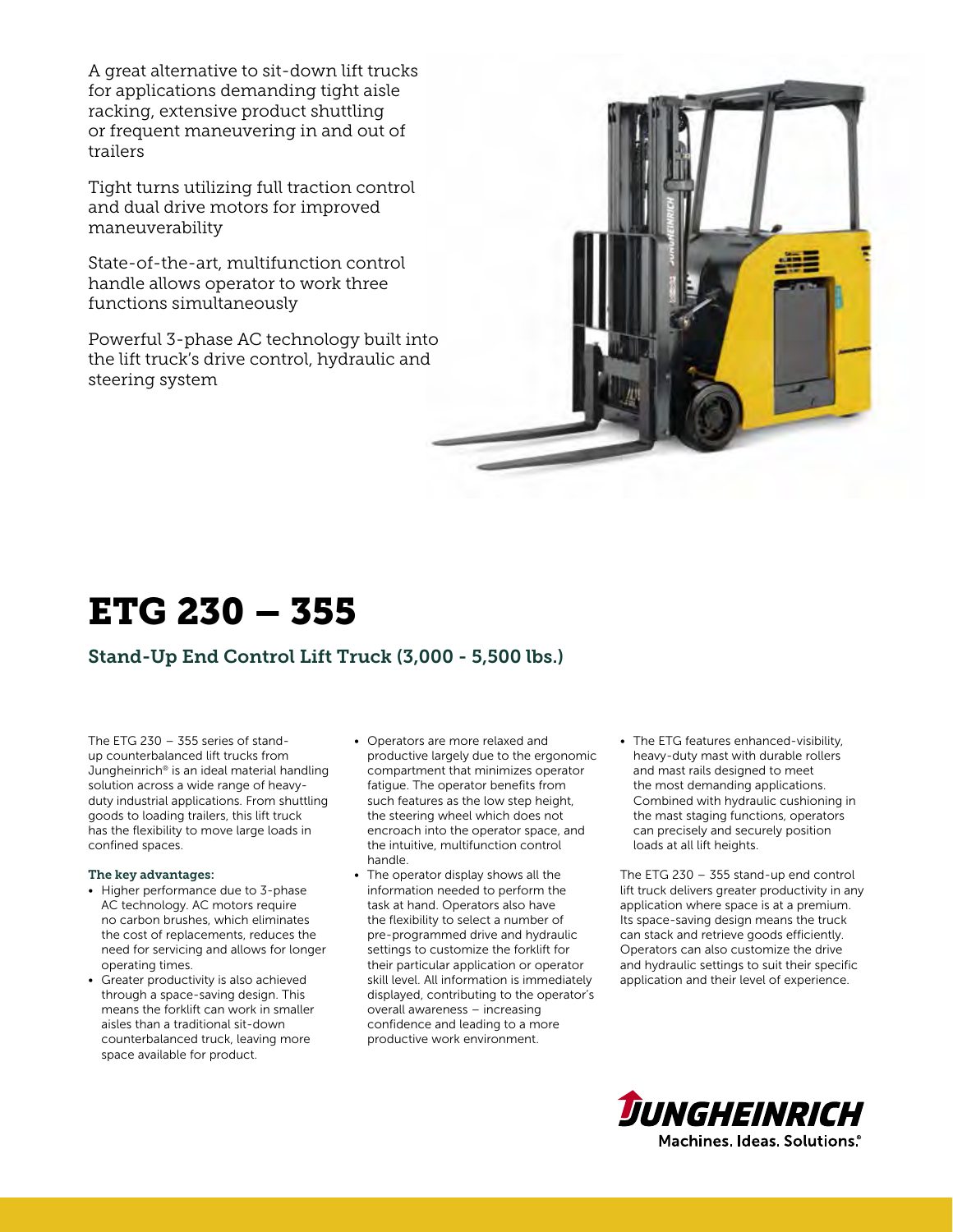





|                    |       |                     |       |                 |       |                 | Mast Table ETG 230 / ETG 235 |                   |      |                                                |                  |                   |        |
|--------------------|-------|---------------------|-------|-----------------|-------|-----------------|------------------------------|-------------------|------|------------------------------------------------|------------------|-------------------|--------|
|                    |       | Maximum Fork Height |       | Overall Lowered |       |                 | Overall Extended Height      |                   |      | <b>Tilt Angle</b><br>$(F^{\circ} / B^{\circ})$ |                  |                   |        |
|                    | (MFH) |                     | (OAL) |                 |       | w/Load Backrest |                              | w/o Load Backrest |      |                                                | w/ Load Backrest | w/o Load Backrest |        |
|                    | in    | mm                  | in    | mm              | in    | mm              | in                           | mm                | in   | mm                                             | in               | mm                | degree |
|                    | 111   | 2,835               | 73.2  | 1,860           | 159.8 | 4,059           | 133.9                        | 3,400             | 25.0 | 636                                            | 51.0             | 1,295             | 3/5    |
|                    | 119   | 3,035               | 77.2  | 1,960           | 167.7 | 4,259           | 141.7                        | 3,600             | 29.0 | 736                                            | 54.9             | 1,395             | 3/5    |
| Duplex             | 131   | 3,330               | 82.9  | 2,105           | 180.0 | 4,560           | 153.3                        | 3,895             | 34.6 | 881                                            | 60.6             | 1,540             | 3/5    |
|                    | 139   | 3,550               | 87.6  | 2,225           | 188.0 | 4,774           | 162.0                        | 4,115             | 39.4 | 1,001                                          | 65.4             | 1,660             | 3/5    |
|                    | 147   | 3,735               | 93.1  | 2,365           | 195.2 | 4,959           | 169.3                        | 4,300             | 44.9 | 1,141                                          | 70.9             | 1,800             | 3/5    |
|                    | 171   | 4,345               | 77.2  | 1,960           | 219.3 | 5,569           | 193.3                        | 4,910             | 29.0 | 736                                            | 54.9             | 1,395             | 3/5    |
|                    | 188   | 4,785               | 82.9  | 2,105           | 236.6 | 6,009           | 210.6                        | 5,350             | 34.7 | 881                                            | 60.6             | 1,540             | 3/5    |
| Triplex            | 201   | 5,125               | 87.6  | 2,225           | 250.0 | 6,349           | 224.0                        | 5,690             | 39.4 | 1,001                                          | 65.4             | 1,660             | 3/5    |
|                    | 217   | 5,525               | 93.1  | 2,365           | 265.7 | 6,749           | 239.8                        | 6,090             | 44.9 | 1,141                                          | 70.9             | 1,800             | 3/5    |
|                    | 237   | 6,025               | 100.4 | 2,550           | 285.4 | 7,249           | 259.4                        | 6,590             | 52.2 | 1,326                                          | 78.1             | 1,985             | 3/5    |
|                    | 222   | 5,695               | 78.5  | 1,994           | 268.6 | 6,822           | 246.1                        | 6,251             | 32.4 | 823                                            | 54.8             | 1,392             | 3/3    |
| Quad               | 240   | 6,105               | 83.0  | 2,108           | 286.6 | 7,280           | 264.1                        | 6,708             | 36.9 | 937                                            | 59.3             | 1,506             | 3/3    |
|                    | 258   | 6,560               | 89.0  | 2,261           | 304.6 | 7,737           | 282.1                        | 7,165             | 42.9 | 1,090                                          | 65.3             | 1,659             | 3/3    |
| Mast Table ETG 340 |       |                     |       |                 |       |                 |                              |                   |      |                                                |                  |                   |        |
|                    | 111   | 840                 | 73.2  | 1,860           | 159.8 | 4,059           | 133.9                        | 3,400             | 25.2 | 641                                            | 51.2             | 1,300             | 3/5    |
|                    | 119   | 3,040               | 77.2  | 1,960           | 167.7 | 4,259           | 141.7                        | 3,600             | 29.2 | 741                                            | 55.1             | 1,400             | 3/5    |
|                    | 131   | 3,335               | 82.8  | 2,105           | 180.0 | 4,560           | 153.3                        | 3,895             | 34.8 | 885                                            | 60.8             | 1,545             | 3/5    |
| Duplex             | 139   | 3,555               | 87.6  | 2,225           | 188.0 | 4,774           | 162.0                        | 4,115             | 39.6 | 1.006                                          | 65.6             | 1,665             | 3/5    |
|                    | 147   | 3,740               | 93.1  | 2,365           | 195.2 | 4,959           | 169.3                        | 4,300             | 45.1 | 1,146                                          | 71.1             | 1,805             | 3/5    |
|                    | 171   | 4,350               | 77.2  | 1,960           | 219.3 | 5,569           | 193.3                        | 4,910             | 29.2 | 741                                            | 55.1             | 1,400             | 3/5    |
|                    | 188   | 4,790               | 82.9  | 2,105           | 236.6 | 6,009           | 210.6                        | 5,350             | 34.9 | 886                                            | 60.8             | 1,545             | 3/5    |
| Triplex            | 201   | 5,130               | 87.6  | 2,225           | 250.0 | 6,349           | 224.0                        | 5,690             | 39.6 | 1,006                                          | 65.6             | 1,665             | 3/5    |
|                    | 217   | 5,530               | 93.1  | 2,365           | 265.7 | 6,749           | 239.8                        | 6,090             | 45.1 | 1,146                                          | 71.1             | 1,805             | 3/5    |
|                    | 237   | 6,030               | 100.4 | 2,550           | 285.4 | 7,249           | 259.4                        | 6,590             | 52.4 | 1,331                                          | 78.3             | 1,990             | 3/5    |
|                    | 222   | 5,700               | 78.5  | 1,994           | 268.6 | 6,822           | 246.1                        | 6,251             | 32.5 | 826                                            | 55               | 1,397             | 3/3    |
|                    | 240   | 6,110               | 83.0  | 2,108           | 286.6 | 7,280           | 264.1                        | 6,708             | 37   | 940                                            | 59.5             | 1,511             | 3/3    |
| Quad               | 258   | 6,565               | 89.0  | 2,261           | 304.6 | 7,737           | 282.1                        | 7,165             | 43   | 1,092                                          | 65.5             | 1,664             | 3/3    |
|                    | 276   | 7,025               | 95.0  | 2,413           | 322.6 | 8,194           | 300.1                        | 7,623             | 49   | 1,245                                          | 71.5             | 1,816             | 3/3    |
|                    |       |                     |       |                 |       |                 | Mast Table ETG 350 / ETG 355 |                   |      |                                                |                  |                   |        |
|                    | 170   | 4,320               | 77    | 1,956           | 217.1 | 5,514           | 194.6                        | 4,943             | 30   | 762                                            | 52.5             | 1,334             | 3/5    |
|                    | 188   | 4,775               | 83    | 2,108           | 235.1 | 5,972           | 212.6                        | 5,400             | 36   | 914                                            | 58.5             | 1,486             | 3/5    |
|                    | 201   | 5,105               | 88    | 2,235           | 248.1 | 6,302           | 225.6                        | 5,730             | 41   | 1,041                                          | 63.5             | 1,613             | 3/5    |
| Triplex            | 217   | 5,485               | 95    | 2,413           | 263.1 | 6,683           | 240.6                        | 6,111             | 48   | 1,219                                          | 70.5             | 1,791             | 3/5    |
|                    | 235   | 5,970               | 104   | 2,642           | 282.1 | 7,165           | 259.6                        | 6,594             | 57   | 1,448                                          | 79.5             | 2,019             | 3/5    |
|                    | 224   | 5,700               | 79    | 2,007           | 270.6 | 6,873           | 248.4                        | 6,309             | 33   | 838                                            | 55.5             | 1,410             | 3/3    |
|                    | 240   | 6,110               | 83    | 2,108           | 286.6 | 7,280           | 264.1                        | 6,708             | 37   | 940                                            | 59.5             | 1,511             | 3/3    |
| Quad               | 258   | 6,565               | 89    | 2,261           | 304.6 | 7,737           | 282.1                        | 7,165             | 43   | 1,092                                          | 65.8             | 1,671             | 3/3    |
|                    | 276   | 7,025               | 95    | 2,413           | 322.6 | 8,194           | 300.1                        | 7,623             | 49   | 1,245                                          | 71.5             | 1,816             | 3/3    |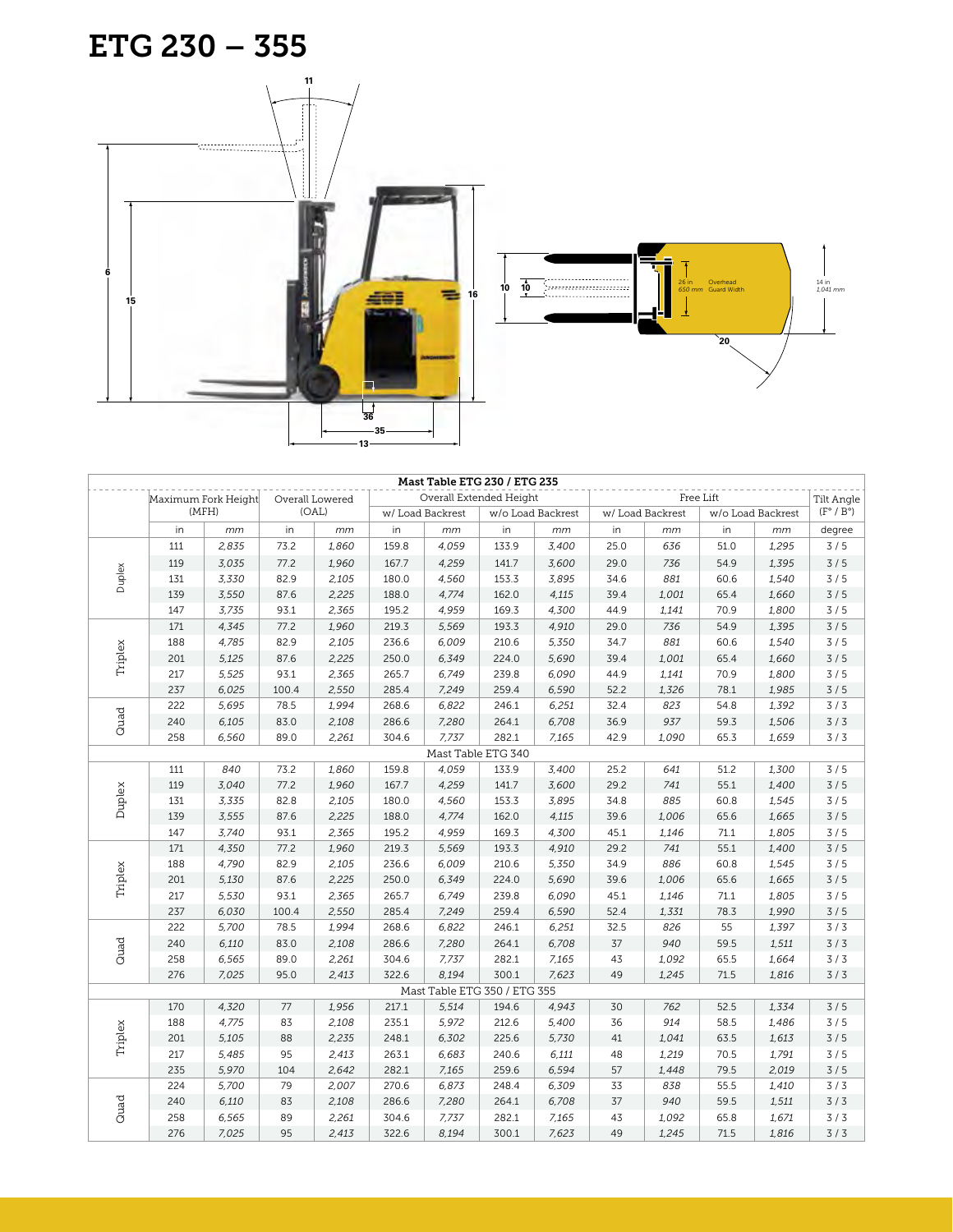# Technical data as of: 06/2013

|                 |                |                                                    |          |               |                     | <b>ETG 230</b><br><b>ETG 235</b> |                     |                         | <b>ETG 340</b>      |                         |                  | <b>ETG 350</b>    |                  | <b>ETG 355</b>    |  |
|-----------------|----------------|----------------------------------------------------|----------|---------------|---------------------|----------------------------------|---------------------|-------------------------|---------------------|-------------------------|------------------|-------------------|------------------|-------------------|--|
| Characteristics | $\mathbf 0$    | Model                                              |          |               |                     |                                  |                     |                         |                     |                         |                  |                   |                  |                   |  |
|                 | 1              | Capacity at rated load center                      | lb<br>in | kg            | 3,000               | 1,360                            | 3,500               | 1.588                   | 4.000               | 1.810                   | 5.000            | 2,260             | 5,500            | 2,500             |  |
|                 | $\overline{c}$ | Capacity load center - distance from fork face     |          | mm            | 24                  | 600                              | 24                  | 600                     | 24                  | 600                     | 24               | 600               | 24               | 600               |  |
|                 | 3              | Power voltage                                      |          |               | 36                  |                                  | 36                  |                         | 36                  |                         | 36               |                   | 36               |                   |  |
|                 | $\overline{4}$ | Tire type drive / steer                            |          |               | solid rubber / poly |                                  | solid rubber / poly |                         | solid rubber / poly |                         | poly / poly      |                   | poly / poly      |                   |  |
|                 | 5              | Wheels (x=driven)                                  | in       |               | $2 \times 2$        |                                  | 2x/2                |                         | $2 \times 2$        |                         | 2x/2             |                   | $2 \times 12$    |                   |  |
|                 | 6              | Lift with standard duplex mast - max. fork height  |          | mm            | 131                 | 3,330                            | 131                 | 3,330                   | 131                 | 3,335                   | 170              | 4,320             | 170              | 4,320             |  |
|                 | $\overline{7}$ | Lift with standard duplex mast - free fork height  |          | mm            | 34.6                | 880                              | 34.6                | 880                     | 34.8                | 885                     | 30.0             | 762               | 30.0             | 762               |  |
|                 | 8              | Fork width                                         |          | mm            | 3.9                 | 100                              | 3.9                 | 100                     | 3.9                 | 100                     | 3.9              | 100               | 3.9              | 100               |  |
|                 | 9              | Fork thickness                                     | in       | mm            | 1.4                 | 35                               | 1.4                 | 35                      | 1.6                 | 40                      | 1.6              | 40                | 1.6              | 40                |  |
|                 | 10             | Fork spacing - out-to-out minimum                  | in       | mm            | 9.5                 | 240                              | 9.5                 | 240                     | 9.5                 | 240                     | 9.5              | 240               | 9.5              | 240               |  |
|                 |                | Fork spacing - out-to-out maximum                  | in       | mm            | 36.5                | 920                              | 36.5                | 920                     | 36.5                | 920                     | 36.5             | 920               | 36.5             | 920               |  |
|                 | 11             | Tilt angle - forward / backward                    |          | deg<br>in     |                     | $3^\circ/5^\circ$                |                     | $3^\circ/5^\circ$       |                     | $3^\circ/5^\circ$       |                  | $3^\circ/5^\circ$ |                  | $3^\circ/5^\circ$ |  |
| Dimensions      | 12             | Mast width                                         |          | mm            | 22.8                | 580                              | 22.8                | 580                     | 22.8                | 580                     | 22.8             | 580               | 22.8             | 580               |  |
|                 | 13             | Length to fork face                                | in       | mm            | 67.5                | 1,715                            | 67.5                | 1,715                   | 73.0                | 1,855                   | 76.2             | 1.936             | 77.4             | 1,966             |  |
|                 | 14             | Overall chassis width                              | in       | mm            | 41.0                | 1,040                            | 41.0                | 1.040                   | 41.0                | 1.040                   | 41.0             | 1.040             | 41.0             | 1.040             |  |
|                 | 15             | Overall lowered height (mast)                      | in       | mm            | 82.9                | 2,105                            | 82.9                | 2.105                   | 82.9                | 2.105                   | 77               | 1.956             | 77               | 1.956             |  |
|                 | 16             | Overall lowered height to top of overhead guard    | in       | mm            | 88                  | 2,240                            | 88.0                | 2,240                   | 88.0                | 2,240                   | 88.0             | 2,240             | 88.0             | 2,240             |  |
|                 | 17             | Overall height with extended mast                  | in       | mm            | 180                 | 4,560                            | 180                 | 4.560                   | 180                 | 4,560                   | 217.1            | 5,514             | 217.1            | 5,514             |  |
|                 | 18             | Step height                                        | in       | mm            | 8.0                 | 204                              | 8.0                 | 204                     | 8.0                 | 204                     | 8.0              | 204               | 8.0              | 204               |  |
|                 | 19             | Battery roller height                              | in       | mm            | 7.3                 | 185                              | 7.3                 | 185                     | 7.3                 | 185                     | 7.3              | 185               | 7.3              | 185               |  |
|                 | 20             | Minimum outside turning radius                     | in       | mm            | 55.5                | 1,410                            | 55.5                | 1,410                   | 60.4                | 1,535                   | 64.0             | 1.625             | 65.0             | 1,650             |  |
|                 | 21             | Minimum aisle - 90 deg. stack - zero clearance [1] | in       | mm            | 67.5                | 1.715                            | 67.5                | 1.715                   | 73.0                | 1.855                   | 76.4             | 1.940             | 77.6             | 1.970             |  |
| Performance     | 22             | Travel speed                                       | mph      | km/h          | 7.7 / 7.7           | 12.4 / 12.4                      | 7.7/7.7             | 12.4 / 12.4             | 7.7/7.7             | 12.4 / 12.4             | 7.3/7.3          | 11.8 / 11.8       | 7.3/7.3          | 11.8 / 11.8       |  |
|                 | 24             | Lift speed loaded (triplex)                        | fpm      | m/s           | 80                  | 0.40                             | 75                  | 0.38                    | 70                  | 0.35                    | 58               | 0.29              | 55               | 0.27              |  |
|                 | 25             | Lift speed empty (triplex)                         | fpm      | m/s           | 110                 | 0.55                             | 110                 | 0.55                    | 110                 | 0.55                    | 110              | 0.55              | 110              | 0.55              |  |
|                 | 26             | Lower speed loaded (triplex)                       | fpm      | m/s           | 89                  | 0.45                             | 89                  | 0.45                    | 89                  | 0.45                    | 91               | 0.46              | 91               | 0.46              |  |
|                 | 27             | Lower speed empty (triplex)                        | fpm      | m/s           | 85                  | 0.42                             | 85                  | 0.42                    | 85                  | 0.42                    | 80               | 0.41              | 80               | 0.41              |  |
|                 | 29             | Gradeability - loaded (maximum)                    |          | $\%$          |                     | 15                               |                     | 15                      |                     | 15                      |                  | 15                |                  | 15                |  |
|                 | 30             | Gradeability - empty (maximum)                     |          | $\frac{9}{6}$ |                     | 15                               |                     | 15                      |                     | 15                      |                  | 15                |                  | 15                |  |
|                 | 31             | Truck weight - empty with minimum weight battery   | lb       | kg            | 7,700               | 3,500                            | 8,400               | 3,800                   | 9,250               | 4,200                   | 10,740           | 4,870             | 11,350           | 5,150             |  |
|                 | 32             | Battery weight (minimum)                           | lb       | kg            | 2,000               | 910                              | 2,000               | 910                     | 2,600               | 1,180                   | 2,900            | 1,320             | 2,900            | 1,320             |  |
|                 | 33             | Battery weight (maximum)                           | lb       | kg            | 2,300               | 1,050                            | 2,300               | 1,050                   | 2,900               | 1,320                   | 3,250            | 1,480             | 3,250            | 1,480             |  |
|                 | 34             | Chassis type (stand / sit)                         |          |               | stand               |                                  | stand               |                         | stand               |                         | stand            |                   | stand            |                   |  |
| Chassis         | 35             | Wheelbase                                          | in       | mm            | 46                  | 1,169                            | 46                  | 1,169                   | 51.0                | 1,295                   | 54.5             | 1,385             | 55.5             | 1,410             |  |
|                 | 36             | Ground clearance - center of wheelbase             | in       | mm            | 4.0                 | 103                              | 4.0                 | 103                     | 4.0                 | 103                     | 4.0              | 103               | 4.0              | 103               |  |
|                 | 37             | Ground clearance - lowest point at mast            | in       | mm            | 2.9                 | 75                               | 2.9                 | 75                      | 2.9                 | 75                      | 2.0              | 51                | 2.0              | 51                |  |
|                 | 38             | Tire size - drive                                  | in       | mm            | $16.25 \times 7$    | 413/178                          | $16.25 \times 7$    | 413/178                 | $16.25 \times 7$    | 413/178                 | $16.25 \times 7$ | 413/178           | $16.25 \times 7$ | 413/178           |  |
|                 | 39             | Tire size - steer                                  | in       | mm            | $10.5 \times 4$     | 267/102                          |                     | $10.5 \times 4$ 267/102 |                     | $10.5 \times 4$ 267/102 | $10.5 \times 5$  | 267/127           | $10.5 \times 5$  | 267/127           |  |
|                 | 40             | Brake type                                         |          |               | electric disc       |                                  | electric disc       |                         | electric disc       |                         | electric disc    |                   | electric disc    |                   |  |
|                 | 41             | Traction motor type                                |          |               |                     | AC induction                     |                     | AC induction            |                     | AC induction            |                  | AC induction      |                  | AC induction      |  |
| Electrical      | 42             | Traction motor output kW (60 minutes rating)       | HP       | kW            | 5.9                 | 4.4                              | 5.9                 | 4.4                     | 5.9                 | 4.4                     | 5.9              | 4.4               | 5.9              | 4.4               |  |
|                 | 43             | Pump motor type                                    |          |               |                     | AC induction                     |                     | AC induction            |                     | AC induction            |                  | AC induction      |                  | AC induction      |  |
|                 | 44             | Pump motor output kW (20% rating)                  |          | kW            | 14.7                | 11.0                             | 14.7                | 11.0                    | 14.7                | 11.0                    | 17.6             | 13.2              | 17.6             | 13.2              |  |
|                 | 45             | Steer motor type                                   |          |               |                     | AC induction                     |                     | AC induction            |                     | AC induction            |                  | AC induction      |                  | AC induction      |  |
|                 | 46             | Steer motor output kW (60 minutes rating)          |          | kW            | 0.53<br>0.4         |                                  | 0.53<br>0.4         |                         | 0.53<br>0.4         |                         | 0.53<br>0.4      |                   | 0.53<br>0.4      |                   |  |
|                 | 47             | Battery maximum capacity - A/H (6 hour rating)     |          |               | 1,240               |                                  | 1,240               |                         | 1,240               |                         | 1,385            |                   | 1,385            |                   |  |
|                 | 48             | Battery compartment length (front - back)          |          | mm            | 16.3                | 413                              | 16.3                | 413                     | 21.3                | 540                     | 23.7             | 603               | 23.7             | 603               |  |
|                 | 49             | Battery compartment width (side - side)            | in       | mm            | 38.9                | 990                              | 38.9                | 990                     | 38.9                | 990                     | 38.9             | 990               | 38.9             | 990               |  |
|                 | 50             | Battery compartment height                         | in       | mm            | 31.7                | 805                              | 31.7                | 805                     | 31.7                | 805                     | 31.7             | 805               | 31.7             | 805               |  |

This specification sheet only provides technical values for the standard truck. Non-standard tires, different masts, additional equipment, etc., could produce other values. Rights reserved for technical changes and improvements.